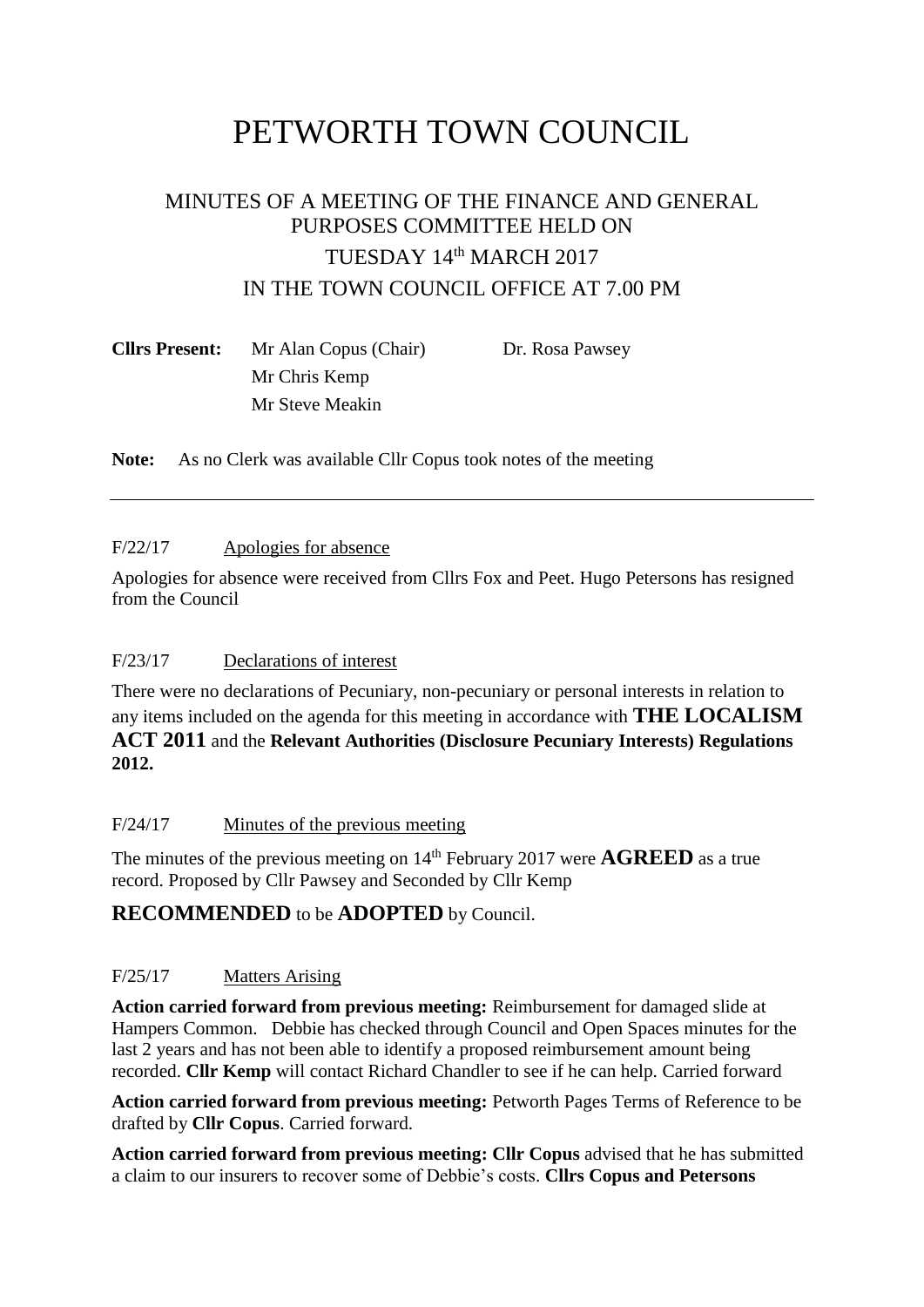confirmed that the Council is unable to claim for Statutory Sick Pay. Cllr Copus to chase for a response.

**Action carried forward from previous meeting:** In order to complete the War Memorial grant application, C**llr Kemp** has obtained and submitted photos of the repaired areas. The grant cash has since been received. **Cllr Copus** to check whether the memorial is included on the Asset Register and Insurance cover.

**Action carried forward from previous meeting: Cllr Copus** to submit a VAT reclaim before the financial year end. About a half of the data has so far been assembled. Recent receipt of grants had improved the overall cash position.

#### F/26/17 Internet Banking

A limited number of five payees have been set up on the internet banking system and their payments approved at the February Council meeting have been made. It was noted that the bank statement did not contain sufficient information to enable these payments to be verified against the bank details on the invoices. **Cllr Copus** to discuss this problem with Nat West. In the meantime it was agreed to continue to make any payments for these five payees.

#### F/27/17 Data Protection

The paper previously issued was considered and the following changes proposed: that the first bullet amended to the 'seven' rather than 'eight' principles and a website URL inserted for the Data Protection Act mentioned in Principle 6. Subject to those changes the paper was **AGREED** to be **RECOMMENDED** to Council for adoption, proposed by Cllr Meakin and seconded by Cllr Pawsey.

#### F/28/17 Document Retention

The paper previously issued was considered and it was **AGREED** to be **RECOMMENDED** to Council for adoption, proposed by Cllr Meakin and seconded by Cllr Pawsey.

# F/29/17 Display Boards

It was **AGREED** to purchase 10 1000x700mm Boards plus mounting poles/base kit and carry bag which are initially to be used for the 31<sup>st</sup> March Neighbourhood Plan Public Consultation at a cost of £824 exc VAT. Proposed by Cllr Copus and seconded by Cllr Kemp.

#### F/30/17 Accounts – February 2017

|                                        |               | Actual  |
|----------------------------------------|---------------|---------|
| <b>INCOME</b>                          | 2016/17       | cash    |
|                                        | <b>Budget</b> | to date |
| Precept                                | 104,800       | 106,200 |
| <b>Support Grant</b><br>Hampers Common | 3.484         | 3,484   |
| Hire                                   | 200           | 490     |
| Interest                               | 20            | 12      |
| <b>Allotment Rents</b>                 | 2,500         | 2,373   |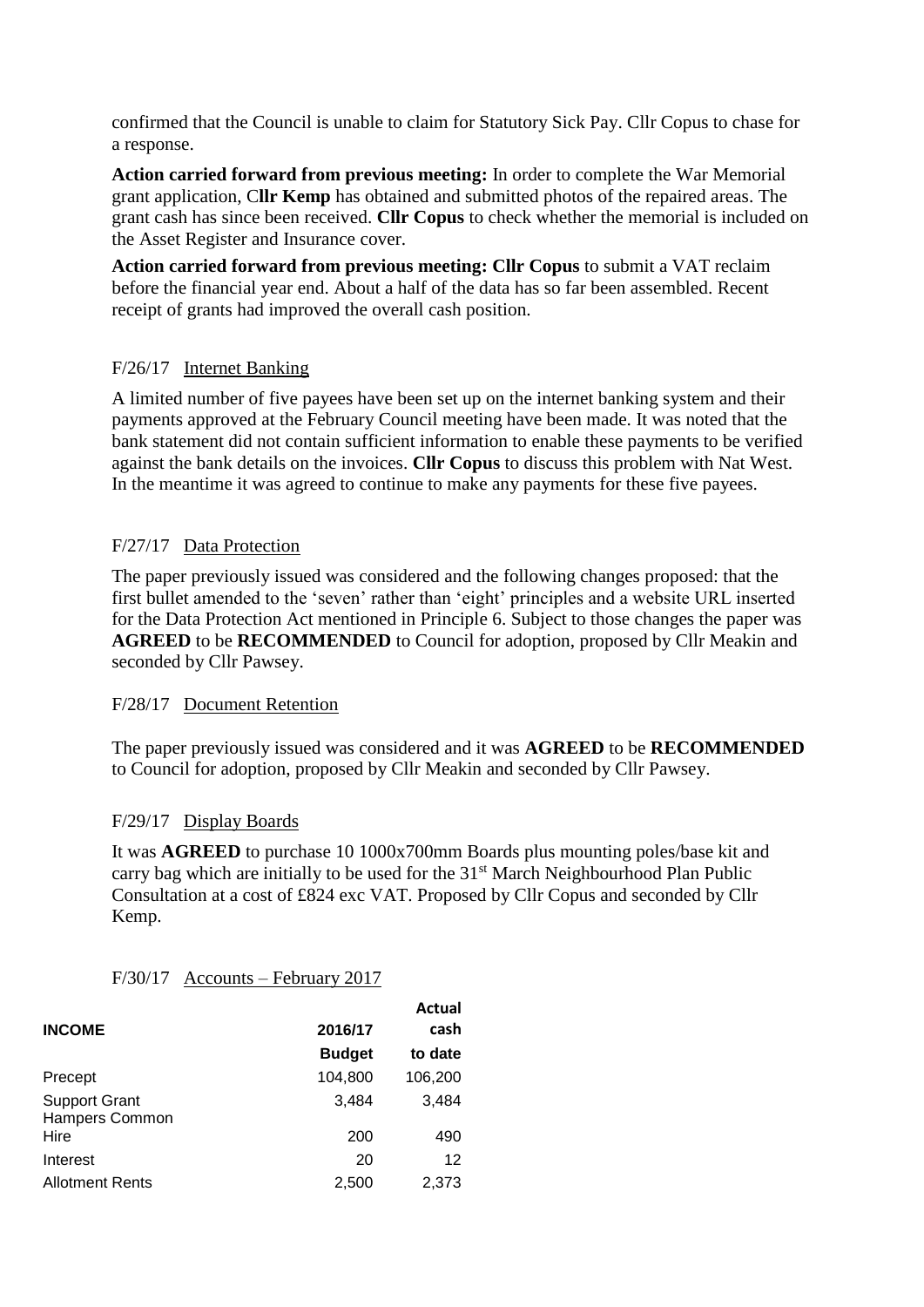| <b>Watershed Grant</b><br><b>Totals</b> | 113,504 | 1,960<br>125,162 |
|-----------------------------------------|---------|------------------|
|                                         |         |                  |
| New Homes Bonus                         |         | 1,266            |
| Q90 birthday grant                      |         | 250              |
| <b>Farmers Market</b>                   |         | 6,825            |
| <b>Xmas Event</b>                       | 2,500   | 2,302            |

| <b>EXPENDITURE</b> |                                               | 2016/17       | <b>Actual</b><br>cash | $\%$<br>cash |
|--------------------|-----------------------------------------------|---------------|-----------------------|--------------|
|                    |                                               | <b>Budget</b> | to date               | to date      |
| <b>Outside</b>     | Rosemary Gdns/Hampers Com<br>Contract         | 6,000         | 8,853                 | 148%         |
|                    | <b>Rosemary Gardens</b><br>Maintenance        | 500           | 1,441                 | 288%         |
|                    | Hampers Common Maintenance                    | 500           | 1,098                 | 220%         |
|                    | Safety checks                                 |               | 1,199                 |              |
|                    | Hampers Common Lease                          | 800           | 323                   | 40%          |
|                    | Waste & Dog Bins                              | 600           | 993                   | 166%         |
|                    | Hanging Baskets - Maintenance                 | 1,200         | 593                   | 49%          |
|                    |                                               | 2,000         | 1,707                 | 85%          |
|                    | Hanging Baskets - Watering<br><b>Planters</b> | 200           | 117                   | 59%          |
|                    | <b>CCTV</b>                                   | 5,000         |                       | 25%          |
|                    |                                               | 1,800         | 1,250                 | 96%          |
|                    | <b>Street Lighting</b><br>Church clock        | 250           | 1,736<br>122          | 49%          |
|                    | <b>General Maintenance</b>                    |               |                       |              |
|                    |                                               | 2,000         | 2,540                 | 127%         |
|                    |                                               | 20,850        | 21,972                | 105%         |
|                    | <b>Allotments Lease</b>                       | 500           | 1,500                 | 300%         |
|                    | <b>Allotments Water</b>                       | 500           | 573                   | 115%         |
|                    | <b>Allotments Maintenance</b>                 | 1,500         | 55                    | 4%           |
|                    |                                               | 2,500         | 2,128                 | 85%          |
|                    | Xmas Event - General                          | 1,300         | 2,144                 | 165%         |
|                    | Xmax Event - Lighting                         | 1,000         | 805                   | 81%          |
|                    |                                               | 2,300         | 2,949                 | 128%         |
|                    | <b>Farmers Market</b>                         |               | 4,378                 |              |
| <b>Admin</b>       | Office Rent & Service Charges                 | 6,700         | 7,199                 | 107%         |
|                    | Clerk's Salary<br>Clerk's pension from        | 31,000        | 26,299                | 85%          |
|                    | 1/2/2017 @ 3%                                 | 126           | 0                     | 0%           |
|                    | Office temp                                   |               | 6,286                 |              |
|                    | <b>HR Consultancy</b>                         |               | 1,701                 |              |
|                    | Insurance                                     | 1,500         | 1,213                 | 81%          |
|                    | SALC/SLCC                                     |               |                       |              |
|                    | Subscriptions/Contracts                       | 900           | 831                   | 92%          |
|                    | <b>Audit Fee</b>                              | 1,000         | 1,385                 | 139%         |
|                    | Annual meetings                               | 100           | 255                   | 255%         |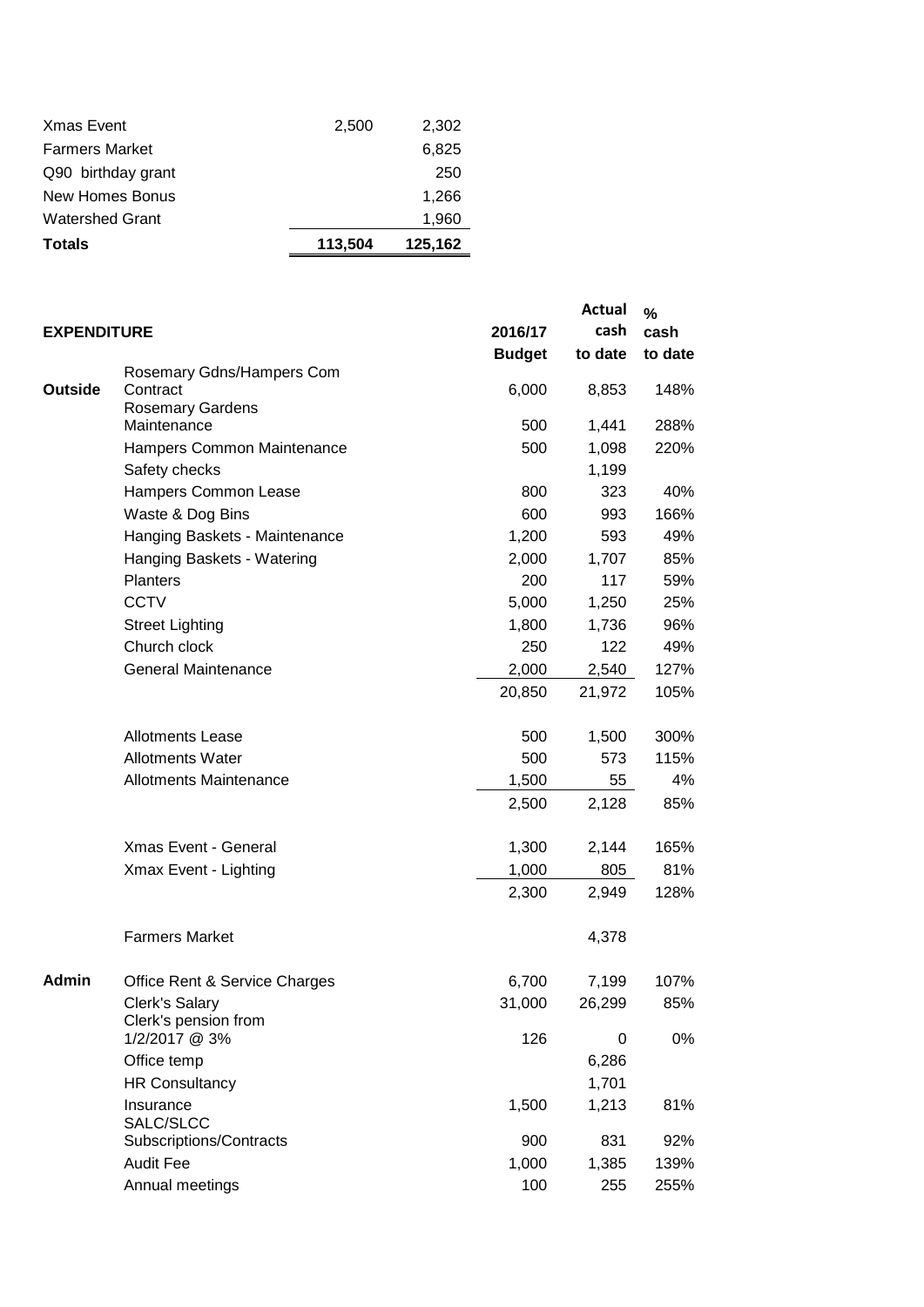|      |                                               | 113,467     | 100,857    | 89%   |
|------|-----------------------------------------------|-------------|------------|-------|
|      |                                               | 31,821      | 12,657     | 40%   |
|      | budget/contingency                            | 2,000       | 1,480      | 74%   |
|      | contribution<br>Unallocated                   | 500         | 1,140      | 228%  |
|      | Chairman's allowance<br>Petworth Pages net    | 500         | 85         | 17%   |
|      | Queen's 90th birthday<br>celebrations         | 100         | 250        | 250%  |
|      | Sign posts                                    | 1,000       | 0          | 0%    |
|      | Jubilee walk                                  | 500         | 403        | 81%   |
|      | <b>Bus shelter</b>                            | 3,000       | 0          | 0%    |
|      | War Memorial<br>Street light<br>refurbishment | 0<br>10,000 | 4,900<br>0 | $0\%$ |
|      | recommended works                             | 10,000      | 1,423      | 14%   |
|      | Skatepark<br><b>Traffic consultant</b>        | 0           | 350        |       |
|      | Repayment of £10k loan for<br>skatepark       | 1,221       | 0          | 0%    |
| Misc | <b>Grants Awarded</b>                         | 3,000       | 2,625      | 88%   |
|      |                                               | 55,996      | 56,773     | 101%  |
|      | <b>Office Water</b>                           | 110         | 109        | 99%   |
|      | Comms/IT                                      | 700         | 753        | 108%  |
|      | Web Site                                      | 200         | 72         | 36%   |
|      | Training                                      | 1,500       | 462        | 31%   |
|      | <b>Local Election</b>                         | 2,000       | $\Omega$   | 0%    |
|      | Repayment of £80k loan for<br>playgrounds     | 8,960       | 8,893      | 99%   |
|      | Expenses/Postage                              | 300         | 72         | 24%   |
|      | <b>Office Expenditure</b>                     | 900         | 1,244      | 138%  |

It was **NOTED** that overall we are within budget.

# F/27/17 Bank Reconciliation

#### **BALANCE SHEET**

|           | Nat West    |            |
|-----------|-------------|------------|
| 24,478    | balances at | 28/02/2017 |
|           | Current     |            |
| 99        | Account     | 10,764.18  |
|           | Deposit     |            |
| 12,829    | Account     | 14,966.07  |
|           |             |            |
| $-1,551$  |             |            |
| $-4,372$  |             |            |
|           |             |            |
| 669       |             |            |
|           |             |            |
| $-11.210$ |             |            |
|           |             |            |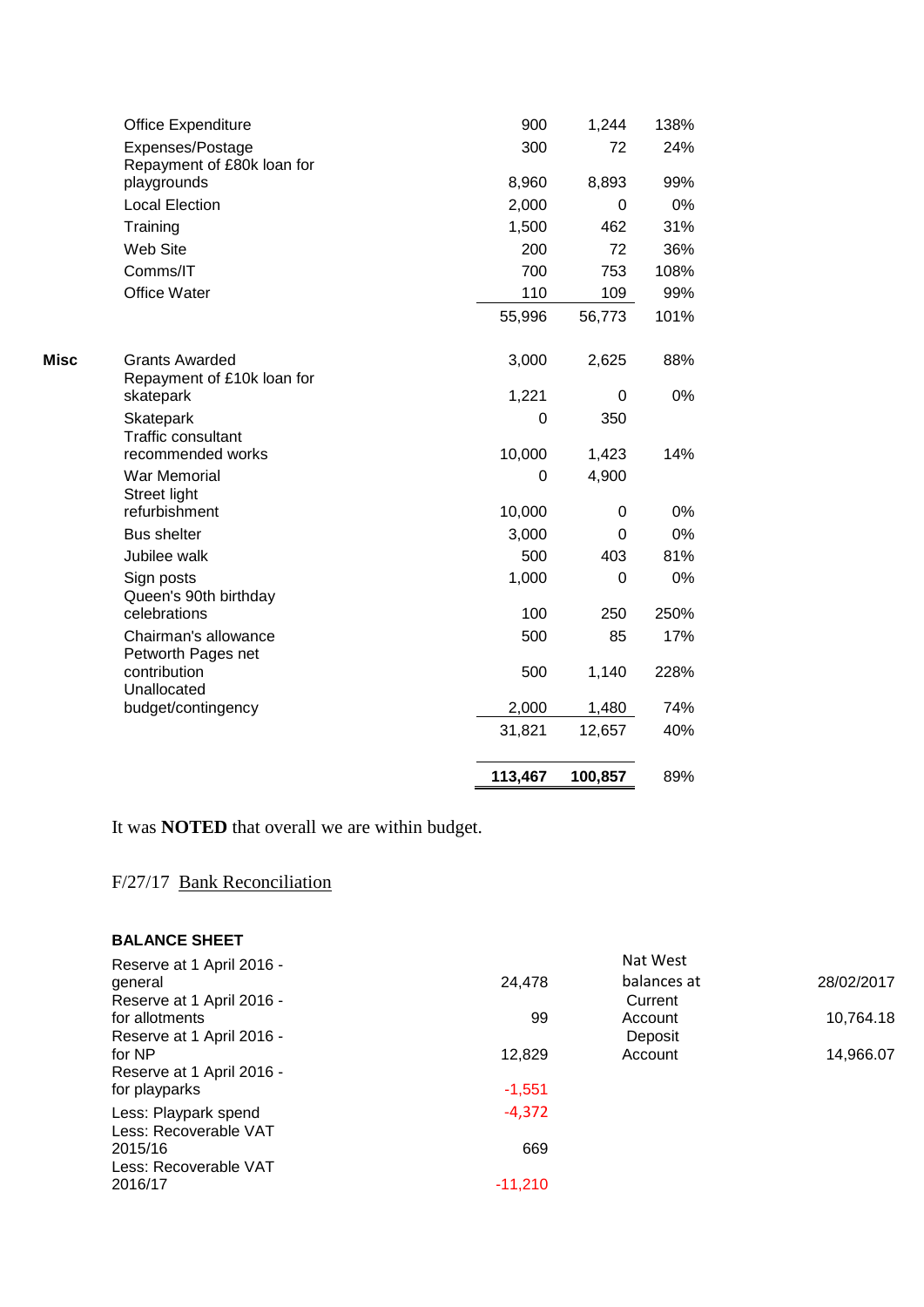| Balance at               | 28/02/2017 | 25,730.25  | 25,730.25 |
|--------------------------|------------|------------|-----------|
| Plus: N Plan grant       |            | 7.466      |           |
| Less: N Plan expenditure |            | $-26.984$  |           |
| Less: expenditure        |            | $-100.857$ |           |
| Plus: income             |            | 125,162    |           |

Cllr Kemp signed the bank statements to confirm that the actual bank balances as at end February are as above

### F/28/17 Invoices for approval

|                         |          |          |          |                            | Revisions to draft plan, start consultation |
|-------------------------|----------|----------|----------|----------------------------|---------------------------------------------|
| <b>Nexus</b>            | 2850     | 475      | 2375     | N Plan                     | material, 2 SG meetings                     |
| Southern<br>Water       | 61.68    |          | 61.68    | Office Water               |                                             |
| Southern                |          |          |          |                            | Last bill 16 Sept to 31 March 17            |
| Water                   | $-0.15$  |          | $-0.15$  | <b>Allotments Water</b>    | Last bill 21 Oct to 31 March 17             |
| Reed                    | 449.53   | 74.92    | 374.61   | Office temp                | w/e 10/2/17                                 |
| Reed                    | 350.28   | 58.38    | 291.9    | Office temp                | w/e 17/2/17                                 |
| Reed                    | 537.1    | 89.52    | 447.58   | Office temp                | w/e 24/2/17                                 |
| Hennings                | 152.47   | 25.42    | 127.05   | Xmas Event - General       | Thank you refreshments                      |
| Maria                   |          |          |          | Unallocated                |                                             |
| Harding                 | 100      |          | 100      | budget/contingency         | De-fib training                             |
| 1&1                     | $-71.86$ | $-11.98$ | $-59.88$ | Web Site                   | Cancelled contract refund                   |
| <b>Krokus</b>           | 30       |          | 30       | <b>General Maintenance</b> | bus shelter clean                           |
| Landbuild               | 2352     | 392      | 1960     | <b>General Maintenance</b> | A272 etc culvert                            |
| Steeple                 | 318      | 53       | 265      | N Plan                     | banner +3 panels                            |
| Link Hire               | 174      | 29       | 145      | <b>Farmers Market</b>      | Feb barriers                                |
| <b>Austins</b>          | 27.93    | 4.66     | 23.27    | Xmas Event - General       | WD40, tape, sacks                           |
|                         |          |          |          | Rosemary                   |                                             |
| <b>HJS Land</b>         |          |          |          | Gdns/Hampers Com           |                                             |
| <b>Services</b>         | 880      |          | 260      | Contract<br>Allotments     | 4 visits                                    |
|                         |          |          | 580      | Maintenance                | Sheepdown & Grove Rd hedges                 |
|                         |          |          | 40       | <b>War Memorial</b>        | Tidy & weed                                 |
| <b>BT</b>               | 64.8     | 5.4      | 59.4     | Comms/IT                   | Feb & March                                 |
|                         |          |          |          | Allotments                 |                                             |
| Viking<br><b>Bexley</b> | 46.15    | 1.09     | 45.06    | Maintenance                | Stamps, glue                                |
| Printers<br>Timber      | 338      |          | 338      | N Plan                     | 2000 A5 leaflets                            |
| Resources               | 1392     | 232      | 1160     | <b>New Homes Bonus</b>     | Hampers Green picnic tables                 |
|                         |          |          |          |                            |                                             |

**AGREED** to be **RECOMMENDED** to Council for payment, proposed by Cllr Kemp and seconded by Cllr Pawsey.

# F/29/17 Receipts

**NOTED** that there are the following receipts so far in March: